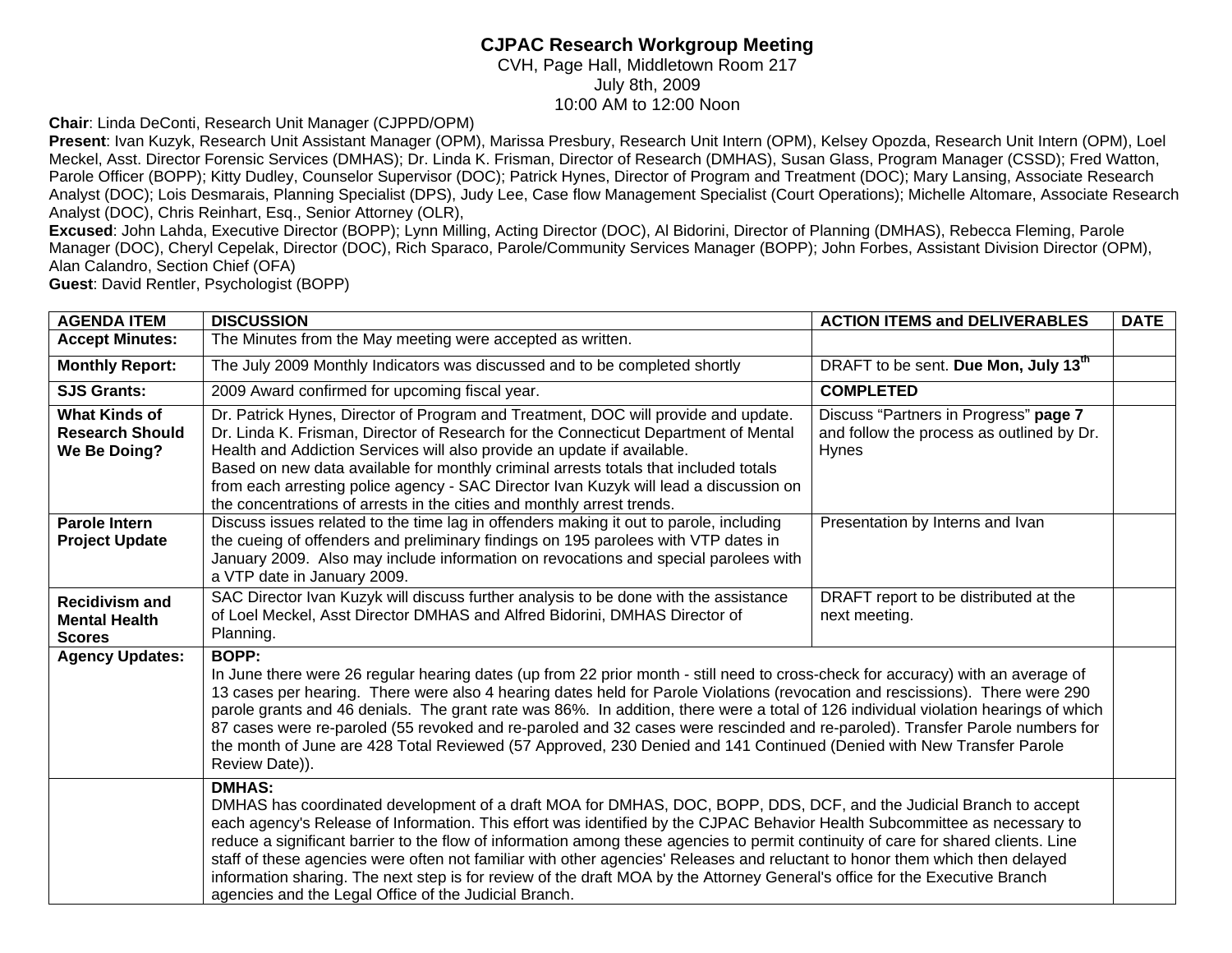|                                                                               | <b>CSSD:</b><br>The Intake, Assessment and Referral Units across the State are being collapsed into the Supervision units - allowing for more<br>continuity of supervision and better allocation of resources. Policy was updated to incorporate the new Risk Reduction Indicators<br>report – and to structure local, regional, and central meetings on the data produced by these reports. Orbis Partners from Ottawa<br>made a 4 day visit – during which numerous focus groups and interviews were held regarding the NIC WOCM project. We hope<br>to have a report from them soon. A re-evaluation of Wheeler ARRC has begun and we hope to produce a report on clients<br>referred to ARRC within the next quarter. As required under Connecticut General Statute 53a-29(g), the first reports on the term<br>reduction legislation were due: Whenever the court sentences a person, on or after October 1, 2008, to a period of probation of<br>more than two years for a class C or D felony or an unclassified felony or more than one year for a class A or B misdemeanor, the<br>probation officer supervising such person shall submit a report to the sentencing court, the state's attorney and the attorney of<br>record, if any, for such person, not later than sixty days prior to the date such person completes two years of such person's period<br>of probation for such felony or one year of such person's period of probation for such misdemeanor setting forth such person's<br>progress in addressing such person's assessed needs and complying with the conditions of such person's probation. |  |
|-------------------------------------------------------------------------------|------------------------------------------------------------------------------------------------------------------------------------------------------------------------------------------------------------------------------------------------------------------------------------------------------------------------------------------------------------------------------------------------------------------------------------------------------------------------------------------------------------------------------------------------------------------------------------------------------------------------------------------------------------------------------------------------------------------------------------------------------------------------------------------------------------------------------------------------------------------------------------------------------------------------------------------------------------------------------------------------------------------------------------------------------------------------------------------------------------------------------------------------------------------------------------------------------------------------------------------------------------------------------------------------------------------------------------------------------------------------------------------------------------------------------------------------------------------------------------------------------------------------------------------------------------------------------------------------------------------------------|--|
|                                                                               | <b>Judicial Court Operations:</b><br>Regular legislative session has concluded with minimal impact on criminal clerk's offices for July 1st implementation. We<br>continue to review Public Acts for October 1st implementation. Implementation of Public Act 08-102 "Probation Review" is<br>complete. This Public Act has a huge impact on the processes in the clerk's office. The Public Act requires that whenever the<br>court sentences a person to a period of probation of more than 2 years for a class C or D felony or an unclassified felony or more<br>than 1 year for a class A of B misdemeanor, the probation officer shall submit a report to the sentencing court not later than 60<br>days prior to the date such person completes 2 years of probation for a felony or 1 year of probation for a misdemeanor. The<br>report shall state whether the probation should be continued for the duration of the original period or be terminated. This<br>legislation required a new transaction in the Criminal/Motor Vehicle System, including the filing, continuing and disposition of<br>cases, new dockets, the creation of new forms and notice sent to the attorney of record. Extensive testing of processes with<br>CSSD has taken place over the last several months. It is anticipated that cases will begin to be filed this month for Probation<br>Review hearings.                                                                                                                                                                                                                             |  |
| <b>Agency Updates</b><br><b>Continued:</b>                                    | DPS: CT Dept. of Public Safety, Div. of State Police, Crimes Analysis Unit<br>Final corrections to the CT State Police (CSP) data for 2006 will be included in the May CSP file, which is expected soon. We will<br>then generate the final 2006 Crime in CT report. There are about 550 CSP arrests to be entered for 2007; all of these arrests are<br>locked cases. The Crimes Analysis unit (CAU) cannot enter these missing arrests because the unit does not have access to<br>locked cases. The CAD/RMS unit at CSP will enter these arrests when they can; without overtime it is difficult to find time for this<br>data entry. New Haven has submitted their NIBRS data through February of 2009. Consequently, a trial run of the 2008 Crime in<br>CT report is ready to be generated, but the 2007 report must be completed first. The preliminary Family Violence reports for 2008<br>will be distributed to the police chiefs soon for their review. The Hate Crime reports for 2008 cannot be generated until CAU<br>receives the hate crime data for July 2008 through December 2008 from New Haven. Darrin Moor from the FBI conducted a<br>regional NIBRS training at the Groton Town Police Department on June 16th. Two research analysts from the Crimes Analysis<br>unit attended Crystal Report training on June 29th and 30th. The Crystal training will enable CAU to perform better data quality<br>reviews.                                                                                                                                                                                       |  |
|                                                                               | DOC:<br>There was an increase of 115 in the overall incarcerated population for the month of June 2009. The Pretrial male population<br>increased by approximately 162 offenders and the sentenced incarcerated males decreased by 84. The pretrial female population<br>increased by 28 and the sentenced incarcerated females increased by 9. The Community population experienced a slight<br>increase in both Parole and Transitional Supervision with T/S increasing by 31 to 1144 offenders and Parole by 50 to 1364. The<br>DOC closed the overflow unit at Corrigan (gym) during the month.                                                                                                                                                                                                                                                                                                                                                                                                                                                                                                                                                                                                                                                                                                                                                                                                                                                                                                                                                                                                                          |  |
| <b>BOPP Monthly</b><br><b>Report: Training</b><br>and<br><b>Documentation</b> | Unfortunately, the BOPP/DOC Monthly/Quarterly reports are not being done by Michelle Altomare on behalf of both DOC and/or<br>BOPP, as planned. Michelle reported that Jerry Stowell is still doing these reports and will continue to work for DOC in a<br>voluntary capacity. It was explained that there are serious legal and labor issues in continuing to use Jerry to perform "FREE"<br>work. OPM has invested a significant amount of time and effort in developing training materials, documentation for how to                                                                                                                                                                                                                                                                                                                                                                                                                                                                                                                                                                                                                                                                                                                                                                                                                                                                                                                                                                                                                                                                                                     |  |